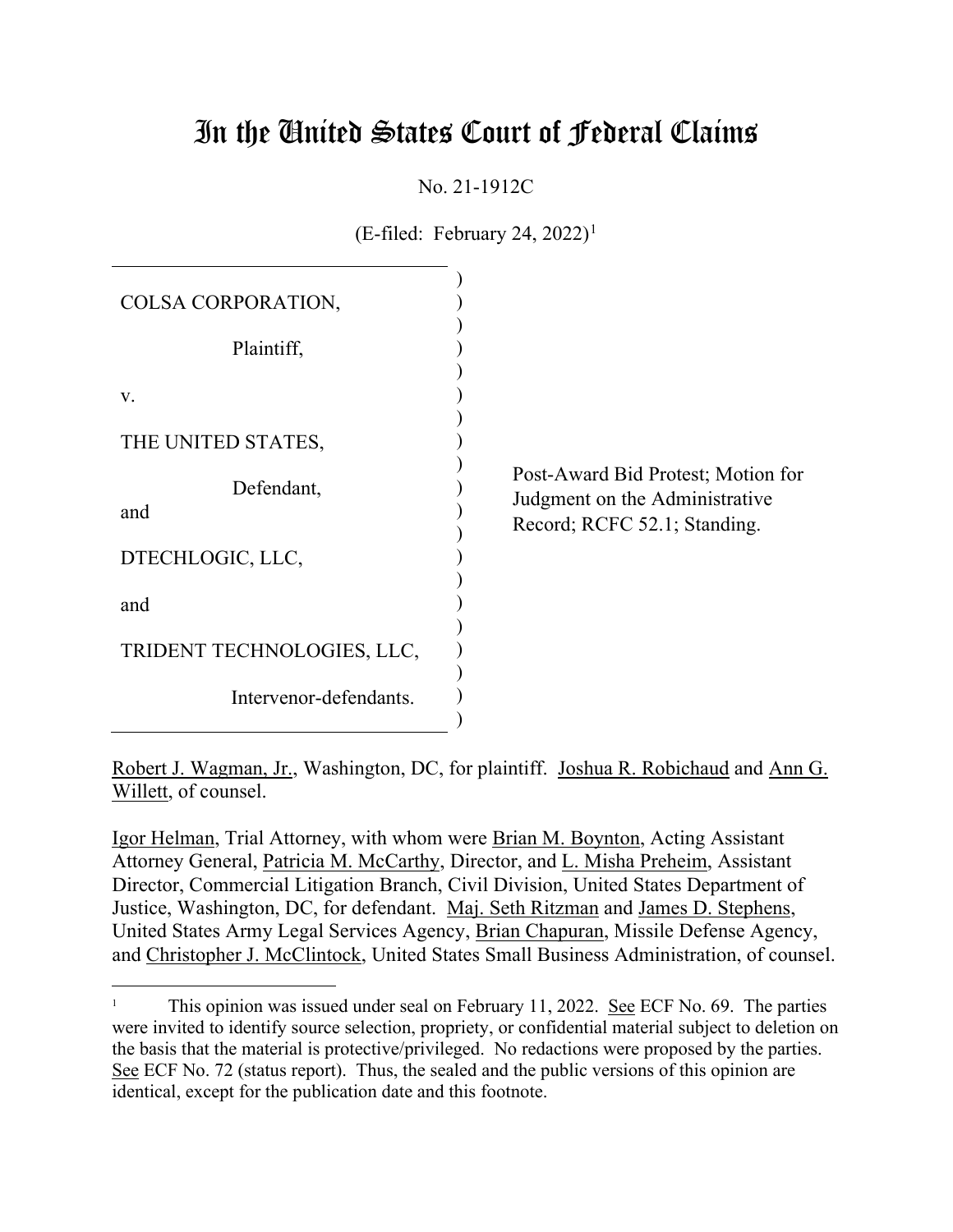Roderic G. Steakley, Huntsville, AL, for intervenor-defendant DTechLogic, LLC. Benjamin R. Little, of counsel.

Joseph D. West, Washington, DC, for intervenor-defendant Trident Technologies, LLC. Lindsay M. Paulin, Chelsea B. Knudson, Alex Gesch, and Joshua R. Zuckerman, of counsel.

#### OPINION

CAMPBELL-SMITH, Judge.

Plaintiff filed this bid protest challenging the Department of Defense (DOD), Missile Defense Agency's (MDA) decision to exclude plaintiff from competing in its procurement of a support contract for its Advanced Research Center (ARC). See ECF No. 1 (complaint). Plaintiff filed a motion for judgment on the administrative record (AR) in this case, ECF No. 49; and defendant and intervenor-defendants each filed crossmotions for judgment on the AR, ECF No. 51; ECF No. 53;<sup>2</sup> ECF No. 55. After reviewing the motions, the court requested supplemental briefs from the parties regarding plaintiff's standing. See ECF No. 64.

In ruling on the motions, the court has considered: (1) plaintiff's complaint, ECF No. 1; (2) the AR, ECF No. 36, ECF No. 39, ECF No. 45;<sup>3</sup> (3) plaintiff's motion for judgment on the AR, ECF No. 49; (4) intervenor-defendant DTechLogic, LLC's crossmotion for judgment on the AR and response to plaintiff's motion, ECF No. 51; (5) defendant's motion to dismiss, cross-motion for judgment on the AR, and response to plaintiff's motion, ECF No. 53; (6) intervenor-defendant Trident Technologies, LLC's cross-motion for judgment on the AR and response to plaintiff's motion, ECF No. 55; (7) plaintiff's reply in support of its motion and response to the cross-motions, ECF No. 56; (8) defendant's reply in support of its cross-motion, ECF No. 61; (9) intervenordefendant DTechLogic's reply in support of its cross-motion, ECF No. 62; (10) intervenor-defendant Trident's reply in support of its cross-motion, ECF No. 63; (11)

<sup>&</sup>lt;sup>2</sup> Defendant's motion was styled as a motion to dismiss and in the alternative as a motion for judgment on the administrative record (AR). See ECF No. 53 at 1. Because the court considered portions of the AR in reaching its decision, the court rules on defendant's motion for judgment on the AR, and will deny defendant's motion to dismiss as moot.

<sup>&</sup>lt;sup>3</sup> After filing the AR, defendant filed two motions to correct and complete the AR. See ECF No. 37 (motion for leave to refile a corrupt document); ECF No. 42 (motion for leave to file document inadvertently omitted from the original AR). The court granted both motions and directed defendant to complete the AR by filing the documents using the case management/electronic case filing system docketing event "supplement to the AR," see ECF No. 38; ECF No. 44, which defendant did, see ECF No. 39; ECF No. 45.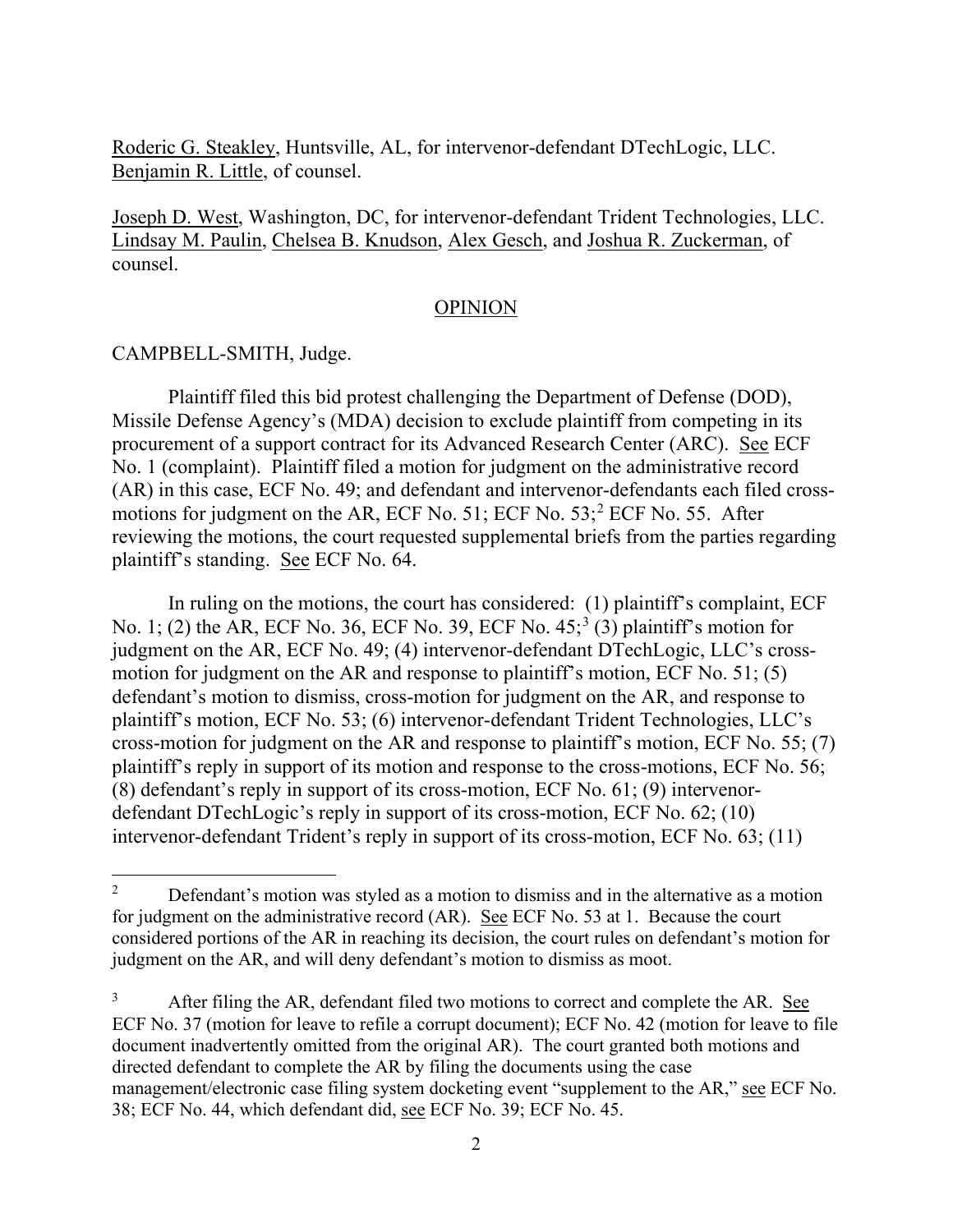plaintiff's supplemental brief, ECF No. 65; (12) intervenor-defendant Trident's responsive supplemental brief, ECF No. 66; (13) defendant's responsive supplemental brief, ECF No. 67; and (14) intervenor-defendant DTechLogic's responsive supplemental brief, ECF No. 68.

The motions are now fully briefed, and ripe for decision. The parties did not request oral argument, and the court deems such argument unnecessary. The court has considered all of the parties' arguments and addresses the issues that are pertinent to the court's ruling in this opinion. For the following reasons, plaintiff's motion for judgment on the AR is **DENIED**, defendant's motion to dismiss is **DENIED** as moot, and its alternative motion for judgment on the AR is **GRANTED**, and intervenor-defendants' cross-motions for judgment on the AR are **GRANTED**.

#### I. Background4

### A. The Missile Defense Agency

The MDA is a research and development agency whose primary mission is to "develop and field" a Missile Defense System (MDS) to protect the United States from hostile missile attack. ECF No. 53 at 13. As part of ensuring it is prepared to fulfill its mission, the agency conducts testing of its MDS using "highly advanced modeling and simulation activities," which require the agency to "provide<sup>[]</sup>, maintain<sup>[]</sup>, and develop<sup>[]</sup> common test resources and infrastructure." Id. at 14. To conduct those tests, the agency relies on the ARC, whose mission "'is to perform network/infrastructure design, house and maintain the []MDS guided missiles and space tactical hardware and software, to maintain cybersecurity compliance, and to perform lab asset management to realistically emulate/simulate the complex weapon systems' of the MDS." Id. at 15 (quoting Advanced Concepts Enters., Inc. v. United States, 142 Fed. Cl. 187, 191 (2019)); see also ECF No. 36-27 at 475 (March 5, 2021, revision 02, ARC Performance Work Statement (PWS)).

The agency also relies on contractors to "perform network and infrastructure design, as well as to develop and maintain the test assets located in the ARC in a cybersecurity compliant environment." ECF No. 53 at 16 (citing ECF No. 36-27 at 475; ECF No. 36-2 at 241). The agency performs the testing, while the contractor supports the test environment by maintaining the ARC's assets. See id.

<sup>&</sup>lt;sup>4</sup> This case involves considerable detail. For purposes of deciding these motions the court will relate only those details that are necessary to the instant analysis.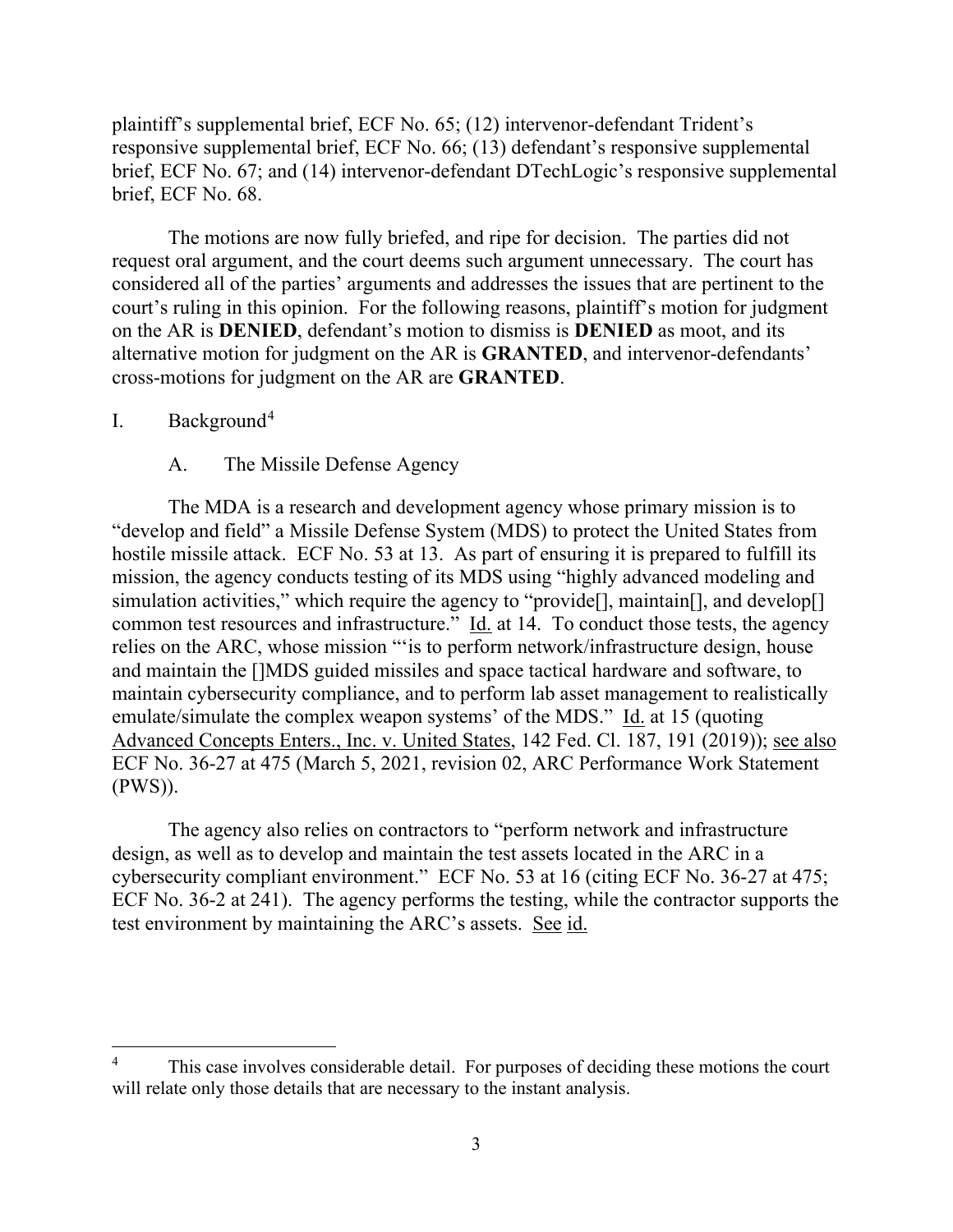#### B. The Solicitation

The procurement at issue here, first begun in 2017, sought support for the "management of the facility and [equipment] that comprises the ARC." ECF No. 36-2 at 13 (ARC Statement of Work, 2017). Plaintiff is the "incumbent prime contractor" on this contract. ECF No. 49 at 31-32. Prior to issuing the solicitation, the agency issued multiple requests for industry input on its draft statement of work, technical library content, small business interest, and potential organizational conflict of interest (OCI) concerns, and conducted industry day programs seeking input on the contents of the proposed solicitation. See ECF No. 36-2 at 5-11 (May 8, 2017 ARC Request for Information (RFI)), 197-204 (June 30, 2017 ARC market research report), 205-273 (June 30, 2017 first industry day program), 274-95 (October 24, 2017 RFI), 469-74 (November 8, 2017 RFI regarding OCI requirements), 476-80 (December 8, 2017 ARC market research report), 787-832 (April 11, 2018 ARC second industry day program).

On September 10, 2018, the agency issued Solicitation No. HQ0147-18-R-0009 (solicitation) seeking a single contractor to provide infrastructure, operations and maintenance (O&M), and cybersecurity engineering to support the agency's testing operations. See ECF No. 36-3 at 65-594 (September 10, 2018 solicitation). Award was to be made on a best value basis "based upon an integrated assessment of all aspects of the evaluation factors and subfactors to include Cost and Price." Id. at 580.

The solicitation was assigned the North American Industry Classification System (NAICS) code 541715, Research and Development in the Physical, Engineering, and Life Sciences (except Nanotechnology and Biotechnology). See ECF No. 36-3 at 61. It was set-aside exclusively for a woman-owned small business (WOSB). See id. at 63.

C. Challenge Before the Small Business Administration Office of Hearings and Appeals

On September 11, 2018, Advanced Concepts Enterprises, Inc., a WOSB, challenged the solicitation's NAICS code at the Small Business Administration (SBA) arguing that the solicitation did not actually call for research and development. See ECF No. 49 at 13-14. The contracting officer argued that the NAICS code was appropriate because the "primary purpose" of the work was research and development, relying particularly on the new ground test concept to which the agency sought to move. Id. In so arguing, the contracting officer quoted the performance work statement and explained that "each of these tasks requires the ARC contractor to conduct original investigation to gain knowledge and then use that knowledge to significantly improve the network design." ECF No. 45 at 985 (September 24, 2018 contracting officer's response to SBA appeal).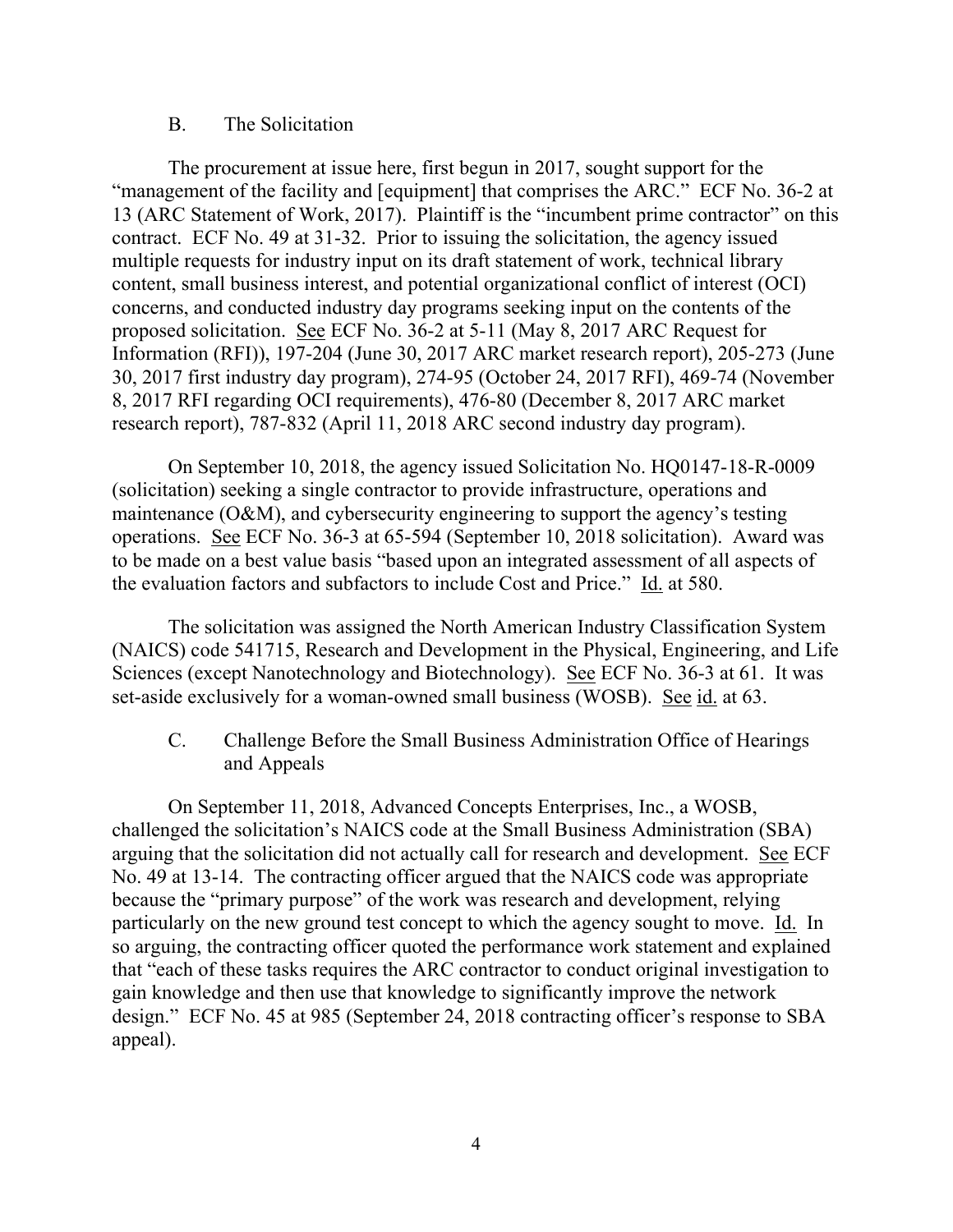The SBA upheld the contracting officer's NAICS code determination on October 24, 2018, and that determination was later upheld by this court. See id. at 1015-30 (SBA October 24, 2018 decision); see also Advanced Concepts, 142 Fed. Cl. 187.

#### D. The Evaluation

Four contractors submitted proposals in October 2018, and the agency established a competitive range in March 2019 consisting of three of the four proposals. See ECF No. 36-9 at 89-98 (March 4, 2019 competitive range decision document). The three offerors included in the competitive range were intervenor-defendants and a third contractor, Kord Technologies, Inc. (Kord). See id.

After discussions and receipt of final proposal revisions from the offerors a source selection decision brief was presented in May 2019 to the source selection authority (SSA), and the SSA made a source selection decision. See ECF No. 36-13 at 195-215 (May 3, 2019 source selection decision information briefing), 216-19 (May 6, 2019 SSA memorandum for record). The agency then awarded the contract to intervenor-defendant DTechLogic based on that decision. See ECF No. 36-14 at 8.

In July 2019, intervenor-defendant Trident filed a protest at the Government Accountability Office (GAO) alleging, among other claims, that the agency failed to recognize OCIs. See ECF No. 36-14 at 552-86. Kord also protested the award. See id. at 263-90. In response, the agency initiated an OCI investigation, and, in August 2019, notified the GAO that it would take corrective action by continuing the investigation and "revisit[ing] the acquisition, evaluations, and award decision to determine what actions, if any, were warranted." Id. at 707; see also id. at 709-11 (memorandum from contracting officer detailing the basis for the corrective action). In response, the GAO dismissed both protests as academic. See id. at 717-18 (August 15, 2019 Trident GAO decision); id. at 546-47 (August 15, 2019 Kord GAO decision).

The agency then requested final proposal revisions from each offeror, to be submitted in November 2019, which the agency intended to re-evaluate. See ECF No. 36-15 at 46-51. On January 10, 2020, the agency communicated the results of its evaluation to the SSA, and the SSA established a new competitive range including only plaintiff and intervenor-defendant. See ECF No. 36-24 at 109-59 (January 10, 2020 competitive range briefing); id. at 160-66 (January 15, 2020 competitive range decision document). The agency reopened discussions with the two remaining offerors on January 16, 2020, and closed them on January 24, 2020, when it requested final proposal revisions. See id. at 270, 301, 303. The agency concluded its evaluation of the January 2020 proposals in October 2020. See ECF No. 36-27 at 207-324 (October 19, 2020 proposal analysis report).

On December 15, 2020, intervenor-defendant DTechLogic notified the agency about a change in key personnel. See id. at 353. This prompted the agency to reopen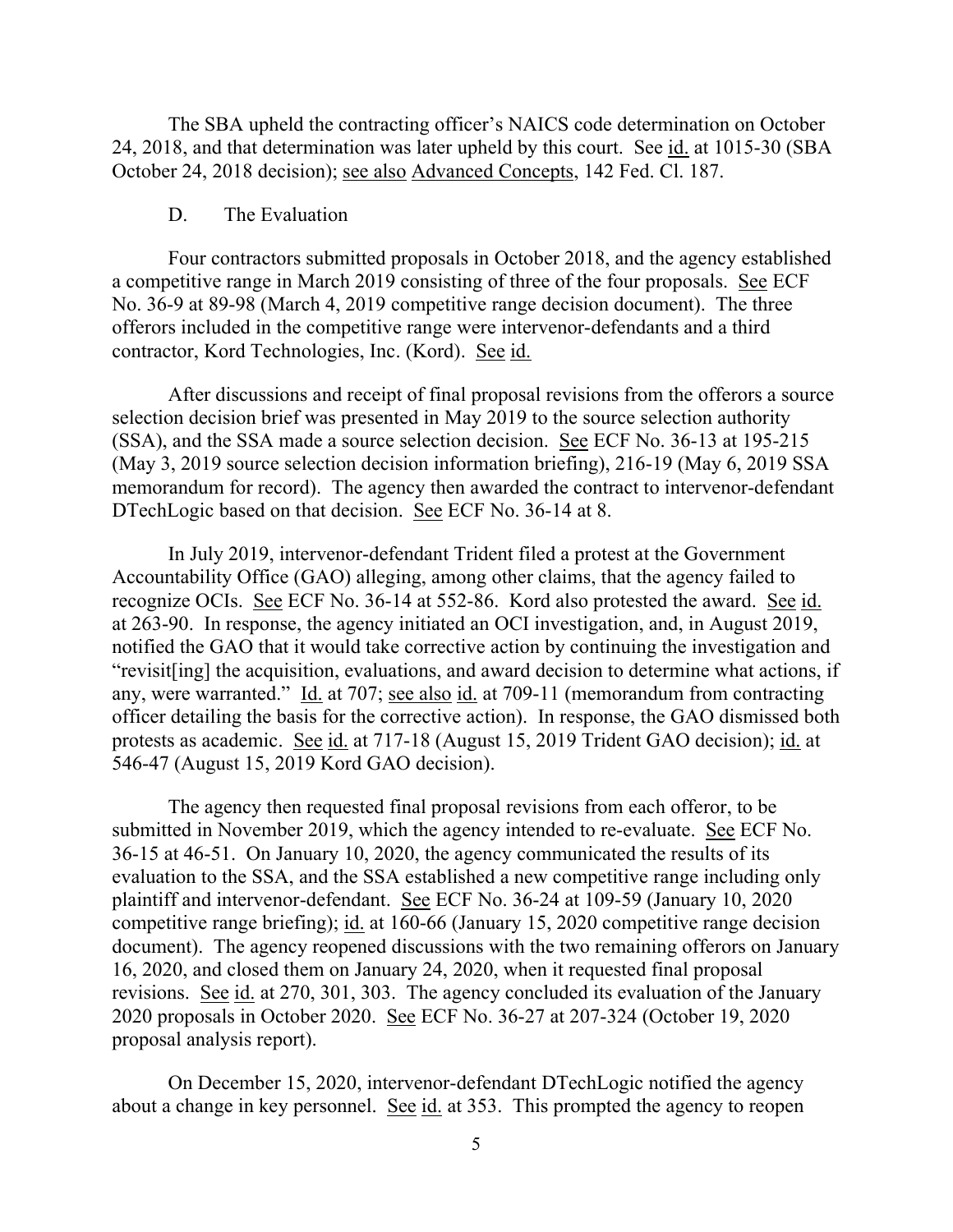discussions with both intervenor-defendants on January 13, 2021. See id. at 352-53, 364- 66. The agency then issued amendment 6 to the solicitation on March 9, 2021, at the conclusion of those discussions. See id. at 375-473 (amendment 6). The amendment was intended to "incorporate an updated PWS, section L & M, period of performance and to add [Defense Federal Acquisition Regulation Supplement (DFARS)] provision 252.204- 2019 and clause 252.204-2020." Id. at 375. Once again, the agency requested final proposal revisions from the two remaining offerors—intervenor-defendants. See id. at 549-51. Those were submitted on April 2, 2021. See ECF No. 36-28 at 1-80 (DTechLogic April 2, 2021 final proposal revision); ECF No. 39-1, 39-2 (Trident April 2, 2021 final proposal revision).

After several additional rounds of discussion, the source selection team evaluated each offeror's final proposal and issued a final cost evaluation report on August 16, 2021, and a final proposal analysis report on August 29, 2021. See ECF No. 36-30 at 582-604 (August 16, 2021 cost/price evaluation report), 605-723 (August 19, 2021 proposal analysis report). On August 30, 2021, the SSA reaffirmed the award to intervenordefendant DTechLogic. See id. at 724-27 (August 30, 2021 SSA memorandum for record). The agency notified DTechLogic that same day of the award, stating that it had "decided it was necessary to re-evaluate proposals and make a new award decision," and that it had completed that process and made a new award decision re-affirming the award to DTechLogic. Id. at 728.

#### E. The WOSB Status of the Offerors

According to plaintiff, DTechLogic appeared in the SBA's dynamic small business search (DSBS), but was not certified as a WOSB as of May 14, 2021, and was no longer listed in the DSBS as of September 2021. See ECF No. 49 at 24. Likewise, DTechlogic's parent company, Davidson Technologies, was not certified as a WOSB as of September 21, 2021. See id. Plaintiff also asserts that in March 2019, a private equity firm acquired Trident, which is now jointly managed with Smartronix, Inc. See id. Trident also represents on the government's System for Award Management (SAM) that it is not a small business and it does not appear in the DSBS as of September 2021. See id. at 24 n.8.

Plaintiff sent a letter to the agency on May 20, 2021, that "provided a detailed explanation of SBA's new regulations" regarding WOSB eligibility and "outlining the ineligibility of all remaining offerors as WOSBs." Id. at 25 (citing ECF No. 36-30 at 801-04). In its letter, plaintiff stated:

COLSA Corporation has learned that the remaining competitors for the Advanced Research Center ("ARC") support follow-on contract under Request for Proposals No. HQ014718R0009 (the "RFP") are not certified Women Owned Small Businesses (WOSB) and are no longer eligible for an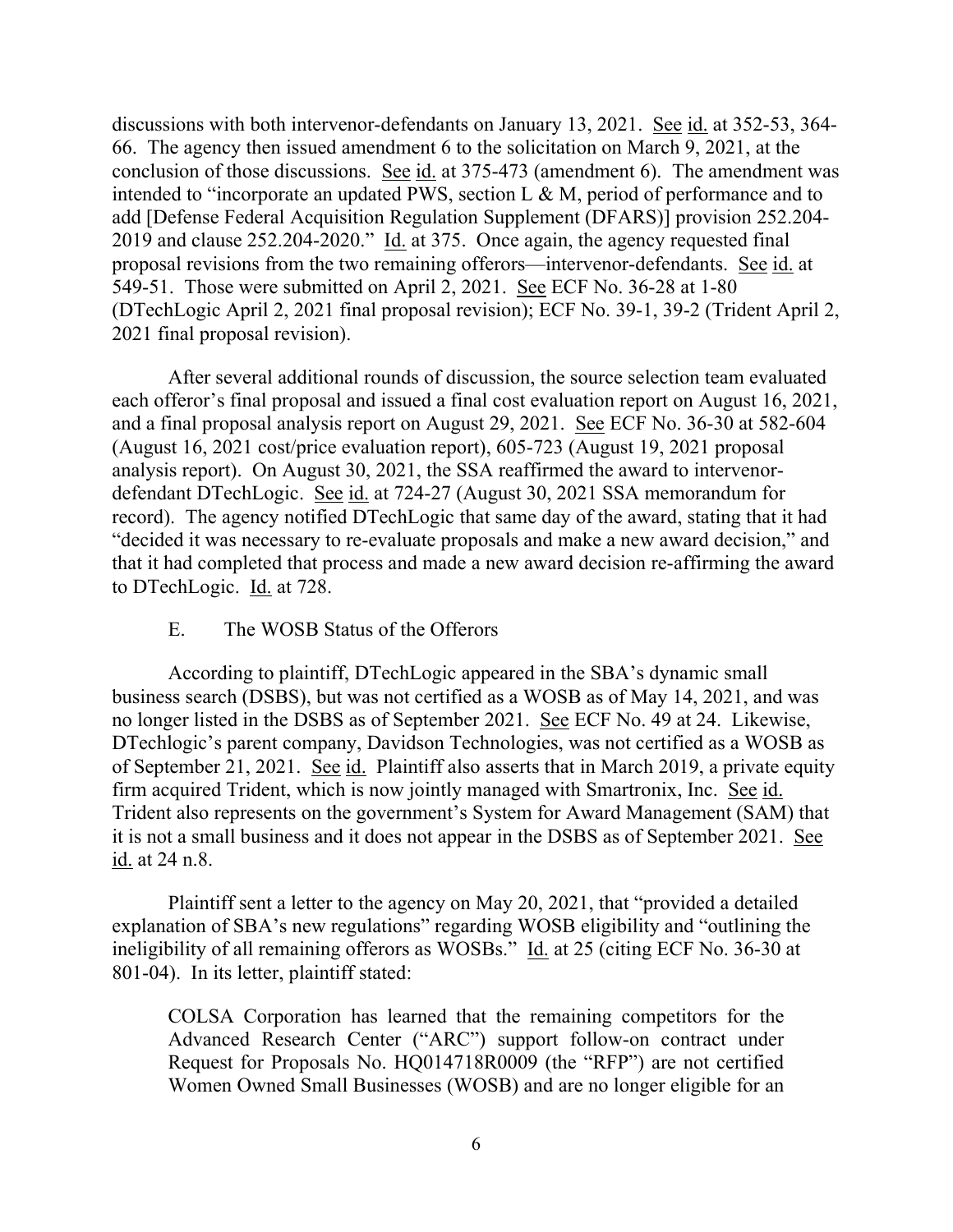award. The attached provides the rationale on why COLSA believes MDA will be unable to execute an award under the current solicitation.

## ECF No. 45 at 1009.

The agency contacted the SBA on June 9, 2021, seeking the SBA's "expertise" on whether its understanding that "a firm that was eligible as a WOSB at the time of offer for the contract is considered a WOSB throughout the life of the contract," and whether it could award a contract to a firm whose ownership had changed such that it was no longer a WOSB. Id. at 1013. The SBA responded that it "agree[s] that the firm remains eligible for the contract." Id. at 1012.

On July 8, 2021, the agency responded to plaintiff's letter, stating that the "MDA has reviewed your concerns, to include coordination with the SBA. At this time, MDA has no plans to cancel the subject referenced solicitation." Id. at 1005.

F. Procedural History

Plaintiff filed its protest in this court on September 27, 2021. ECF No. 1. The parties have now filed cross-motions for judgment on the administrative record, which are fully briefed and ripe for decision.

# II. Legal Standards

In its complaint, plaintiff invokes this court's bid protest jurisdiction. See ECF No. 1 at 2. This court's bid protest jurisdiction is based on the Tucker Act, which gives the court authority:

to render judgment on an action by an interested party objecting to a solicitation by a Federal agency for bids or proposals for a proposed contract or to a proposed award or the award of a contract or any alleged violation of statute or regulation in connection with a procurement or a proposed procurement. . . . without regard to whether suit is instituted before or after the contract is awarded.

28 U.S.C. § 1491(b)(1). The Tucker Act also states that the court may grant "any relief the court considers proper . . . including injunctive relief." 28 U.S.C. § 1491(b)(2).

To establish jurisdiction, a plaintiff must therefore demonstrate that it is an "interested party." 28 U.S.C.  $\S$  1491(b)(1). The United States Court of Appeals for the Federal Circuit has held that the "interested party" requirement "imposes more stringent standing requirements than Article III." Weeks Marine, Inc. v. United States, 575 F.3d 1352, 1359 (Fed. Cir. 2009). Though the term "interested party" is not defined by the statute, courts have construed it to require that a protestor "establish that it '(1) is an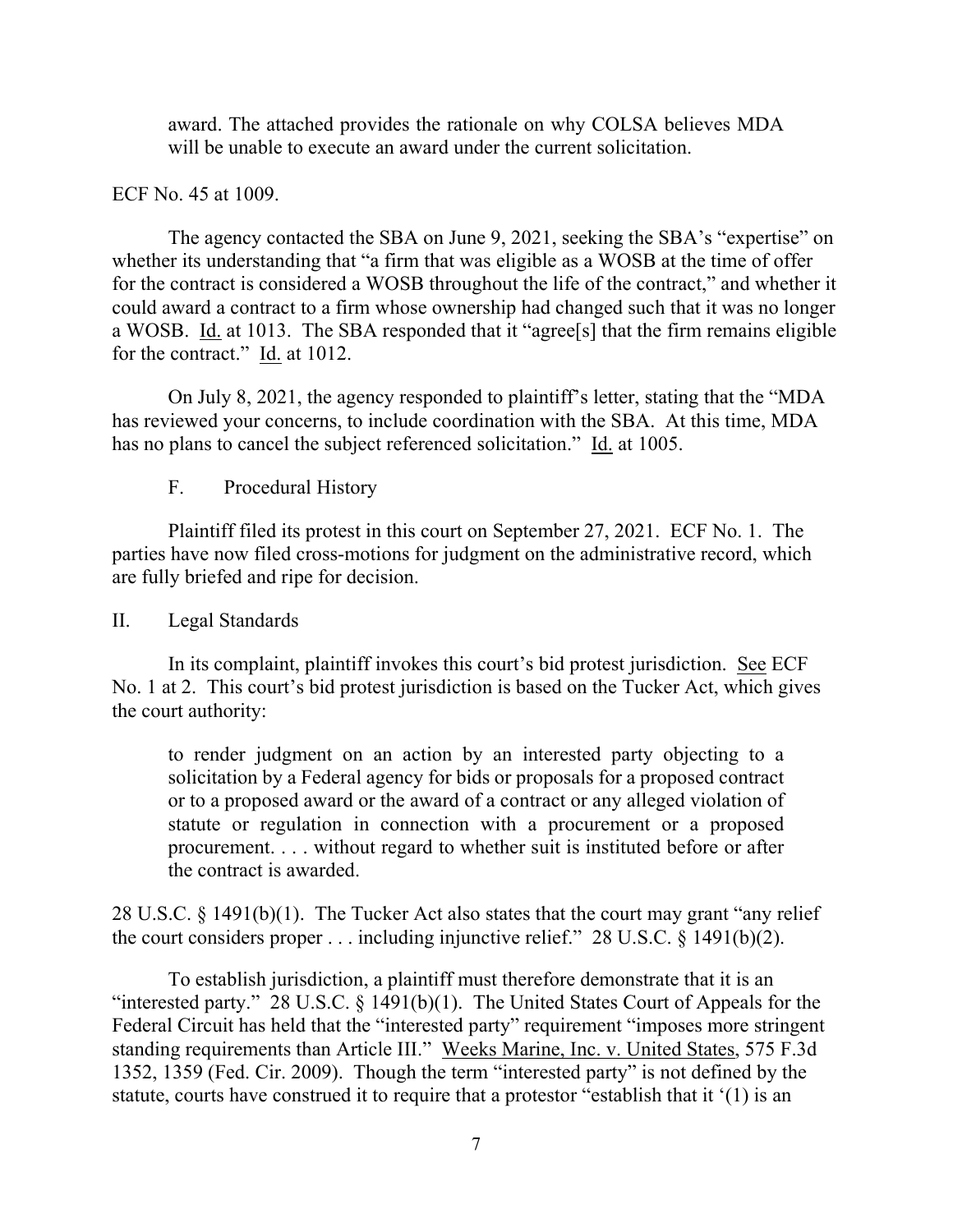actual or prospective bidder and (2) possess[es] the requisite direct economic interest.'" See id. (quoting Rex Serv. Corp. v. United States, 448 F.3d 1305, 1308 (Fed. Cir. 2006)) (alteration in original).

Once jurisdiction is established, the court's analysis of a "bid protest proceeds in two steps." Bannum, Inc. v. United States, 404 F.3d 1346, 1351 (Fed. Cir. 2005). First, the court determines, pursuant to the Administrative Procedure Act standard of review, 5 U.S.C. § 706, whether the "agency's action was arbitrary, capricious, an abuse of discretion, or otherwise not in accordance with [the] law." Glenn Def. Marine (ASIA), PTE Ltd. v. United States, 720 F.3d 901, 907 (Fed. Cir. 2013) (citing 28 U.S.C. § 1491(b)(4) (adopting the standard of 5 U.S.C. § 706)). If the court finds that the agency acted in error, the court then must determine whether the error was prejudicial. See Bannum, 404 F.3d at 1351.

#### III. Analysis

A plaintiff must demonstrate that it is an "interested party," in order to establish this court's jurisdiction. 28 U.S.C.  $\S$  1491(b)(1). Although the term "interested party" is not defined by the statute, the Federal Circuit has construed it to require that a protestor "establish that it '(1) is an actual or prospective bidder and (2) possess[es] the requisite direct economic interest.'" Weeks Marine, 575 F.3d at 1359 (quoting Rex, 448 F.3d at 1308) (alteration in original). "Protestors must meet both prongs to establish standing." SEKRI, Inc. v. United States, 152 Fed. Cl. 742, 748 (2021) (citing Rex, 448 F.3d at 1307); CGI Fed. Inc. v. United States, 779 F.3d 1346, 1348 (Fed. Cir. 2015)).

The record in this case is clear that plaintiff was not an actual bidder in the subject procurement. See ECF No. 49 at 31-32 (noting that plaintiff "is the incumbent prime contractor" and that it was "excluded from this procurement"). Thus, under the operative analysis, to establish standing plaintiff must demonstrate both that it: (1) was a prospective bidder, and (2) has a direct economic interest in the procurement. See Weeks Marine, 575 F.3d at 1308. Plaintiff's case founders on the first requirement.

To qualify as a prospective bidder, and therefore to "be eligible to protest, one who has not actually submitted an offer must be expecting to submit an offer prior to the closing date of the solicitation." MCI Telecomms. Corp. v. United States, 878 F.2d 362, 365 (Fed. Cir. 1989) (emphasis in original).<sup>5</sup> In addition, "the opportunity to qualify either as an actual or a prospective bidder ends when the proposal period ends." Id.

<sup>&</sup>lt;sup>5</sup> In MCI Telecommunications Corp. v. United States, 878 F.2d 362 (Fed. Cir. 1989), the United States Court of Appeals for the Federal Circuit analyzed the meaning of "interested party" under a different statute, but in Rex Service Corp. v. United States, 448 F.3d 1305, 1307 (Fed. Cir. 2006), the Federal Circuit held that the definition of "interested party" in MCI "applies to the Tucker Act with equal force." Accordingly, the court makes no distinction here based on the context of the defined term.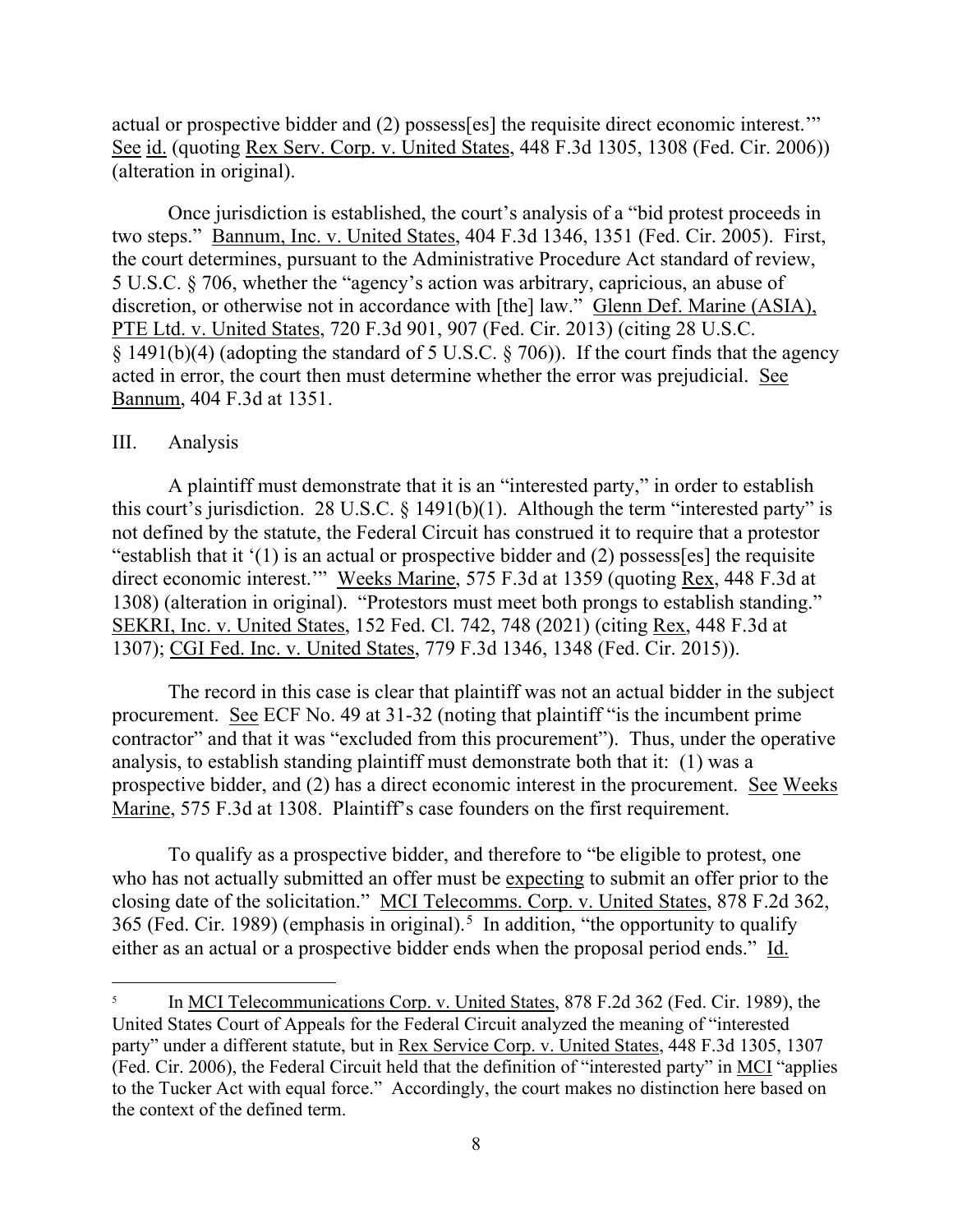In MCI, for example, the plaintiff did not submit its own proposal in response to the solicitation, but served as a subcontractor on another company's proposal. See MCI, 878 F.2d at 363. After the contract was awarded, the plaintiff filed an agency protest action on the bases that: (1) the awardee's proposal "failed to conform with material, mandatory requirements of the solicitation," and (2) the agency "impermissibly waived mandatory contract requirements rather than resolicit the contract." Id. at 364. The board concluded that the plaintiff was not an actual or a prospective bidder, and therefore, was not an interested party. See id.

On appeal, the Federal Circuit framed the question before it as follows: "whether a would-be protestor wishing to bring about a resolicitation on which it says it intends to bid has the necessary status, even though it failed to either bid in response to the original solicitation or to protest before the close of the proposal period for the original solicitation." Id. at 364. The court affirmed the board's decision, reasoning that "[s]ince the opportunity to qualify either as an actual or a prospective bidder ends when the proposal period ends, [the plaintiff's] stated intention to submit a proposal in response to any resolicitation, and its efforts to secure resolicitation by filing a protest, can do nothing to create the necessary interested party status." Id. at 365; see also Fed. Data Corp. v. United States, 911 F.2d 699, 704 (1990) (stating that a party "who only intends to bid in the event of a reprocurement" is not a prospective bidder). Notably, the court confirmed that its decision was not dependent on "how well founded" the plaintiff's allegations of procurement errors were. See MCI, 878 F.2d at 365.

The Circuit reached a similar—but perhaps broader—conclusion in Rex Service Corp., 448 F.3d 1305. The plaintiff in Rex filed an agency protest to a request for proposals in which it alleged that the agency had disclosed the plaintiff's proprietary information and sought to exclude from the competition any company that used that information. See id. at 1306-07. The agency's alleged violations did not prevent the plaintiff from submitting a proposal, but it did not do so. See id. at 1307. The agency subsequently denied the plaintiff's protest and awarded the contract to another offeror. See id. In the month following the award decision, the plaintiff filed a protest before this court. See id. The court concluded that the plaintiff was not an interested party, and dismissed the case. See id. The Federal Circuit held that the plaintiff was not a prospective bidder despite the fact that it had filed an agency-level protest before the contract award because the plaintiff "could have bid, but chose not to." Id. at 1308.

The Circuit noted that the plaintiff "'could have [bid] for the contract award ... and could have utilized the protest procedures available to an interested party to correct [the] deficiencies it perceived in the procurement process." Id. (quoting Fed. Data Corp., 911 F.2d at 705). The Circuit summarized the case as follows: "In the end, [the plaintiff] did not submit a bid; nor did it file a timely bid protest in the Court of Federal Claims, in which it established that it expected to bid prior to the close of the solicitation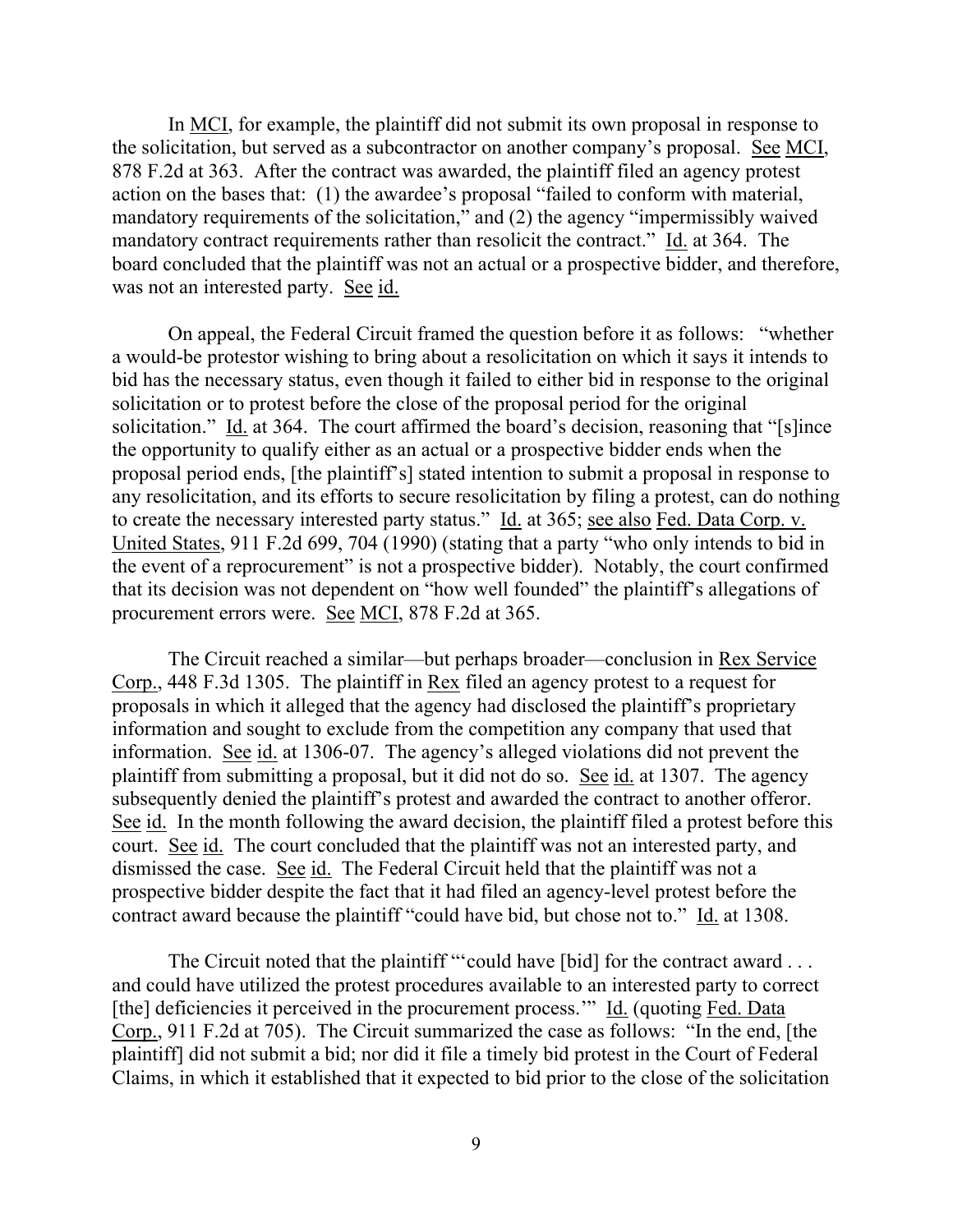period, but was prevented from doing so on the basis of improper agency action." Id. (citing MCI, 878 F.2d at 365).

In contrast to the decisions in <u>MCI</u> and <u>Rex</u>, the Federal Circuit concluded that the plaintiff in CGI, 779 F.3d 1346, was a prospective bidder. The plaintiff in CGI did not submit a proposal in response to the subject request for quotes, but did file a protest before the Government Accountability Office (GAO) during the bidding period. See id. at 1348. The bidding period closed while the protest was pending, and the GAO subsequently denied the protest. See id. Three business days after the GAO's denial, the plaintiff filed a protest action before this court. See id. The Federal Circuit addressed the issue of whether the plaintiff lost its prospective bidder status during the three-day lapse between the protest actions. See id. at 1350.

After a review of the relevant case law, the Circuit articulated the broad requirement that to qualify as a prospective bidder, a plaintiff must "diligently pursue its protest rights." Id. at 1349. It concluded that, unlike the plaintiffs in cases such as MCI and Rex, who failed to diligently pursue their protest rights as explained above, the plaintiff in CGI had "diligently and continuously pursued its rights in the GAO and then, immediately upon dismissal by the GAO, in the Court of Federal Claims." Id. The three days that passed between protests was not a sufficient delay to strip CGI of the prospective bidder status that it "secured" by filing a protest before the GAO during the bidding period. Id. at 1350.

Here, plaintiff's case resembles both MCI and Rex far more than CGI. Like the parties in MCI and Rex, plaintiff chose not to file a protest action during the bidding period. Plaintiff explains that decision, with regard to the first count in its complaint, by characterizing the violation as inchoate before the contract award was made, and therefore not actionable:

Count I alleges a violation that prohibits the award of a contract and therefore, [plaintiff's] standing accrued when it learned of the Agency's intention to make an award of a set-aside contract to an entity that was not certified. In this case, [plaintiff] learned of the Agency's intent on or about August 30, 2021.

ECF No. 65 at 7. Plaintiff's contention that it was unaware of the agency's intent with regard to the award decision is belied by the record in this case.

On May 20, 2021, more than three months before the date on which plaintiff claims to have learned of the agency's intent to award the contract to an ineligible offeror, it sent a letter to the agency in which it stated, in relevant part, as follows: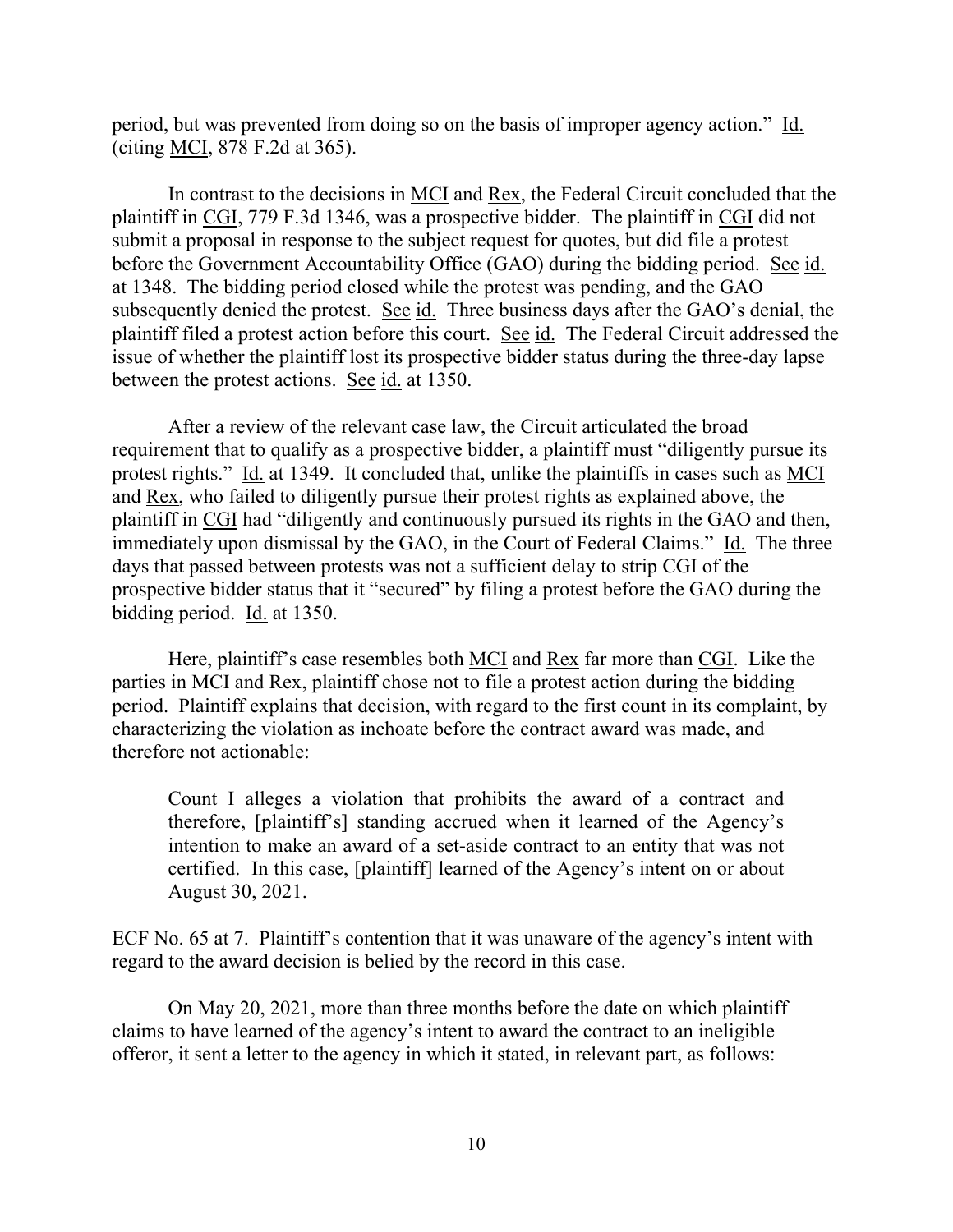COLSA Corporation has learned that the remaining competitors for the Advanced Research Center ("ARC") support follow-on contract under Request for Proposals No. HQ014718R0009 (the "RFP") are not certified Women Owned Small Businesses (WOSB) and are no longer eligible for an award. The attached provides the rationale on why COLSA believes MDA will be unable to execute an award under the current solicitation.

ECF No. 45 at 1009. In response to this inquiry, on July 8, 2021, the agency informed plaintiff that: "MDA has reviewed your concerns, to include coordination with the SBA. At this time, MDA has no plans to cancel the subject referenced solicitation." Id. at 1005.

Plaintiff describes the agency's response as "cryptic," and subject to "an infinite number of possible and theoretical actions that it could take at any time thereafter." ECF No. 65 at 17. The court disagrees. Read together, plaintiff's inquiry and the agency's response clearly indicate that the agency understood plaintiff's concerns, had investigated their import with the SBA, and decided not to change course. Plaintiff evidently had reason to believe there was a potential problem on May 20, 2021, when it contacted the agency. And certainly plaintiff was on notice that the agency had not excluded the possibility of acting in a manner that plaintiff considered a violation of applicable regulations upon receipt of the agency's response.

Simply put, plaintiff has made no plausible argument that it could not have challenged the offerors' eligibility for award prior to the award decision. Because plaintiff failed to mount such a challenge, the court finds that it did not "diligently pursue its protest rights," and cannot claim prospective bidder status. CGI, 779 F.3d at 1349. The first count of plaintiff's complaint, therefore, must be dismissed for lack of standing.

Plaintiff fares no better in its attempt to show standing with regard to the second count in its complaint, which it describes as follows:

In Count II, [plaintiff] alleges that Amendment 0006 was a material amendment to the terms of the Solicitation, which required MDA to cancel the Solicitation and issue a new solicitation under full and open competition. MDA did not do so which was a violation of [the Competition in Contracting Act].

ECF No. 65 at 18. Plaintiff claims to have learned of this amendment during the pendency of Trident's GAO protest in September 2021, see id., which followed the